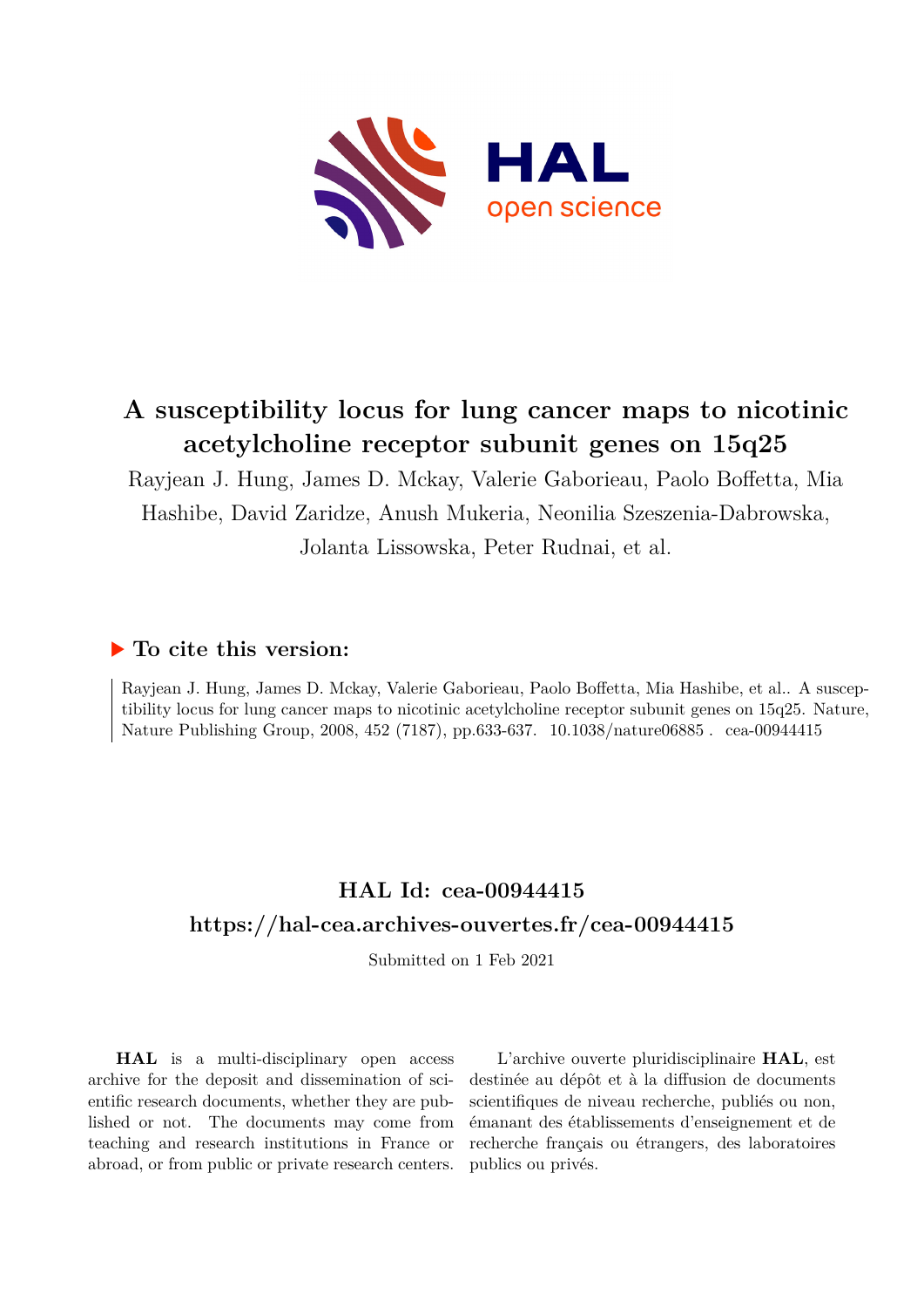



AperTO - Archivio Istituzionale Open Access dell'Università di Torino

#### **A susceptibility locus for lung cancer maps to nicotinic acetylcholine receptor subunit genes on 15q25**

#### **This is the author's manuscript**

**Original Citation:** 

A susceptibility locus for lung cancer maps to nicotinic acetylcholine receptor subunit genes on 15q25 / HUNG RJ; MCKAY JD; GABORIEAU V; BOFFETTA P; HASHIBE M; ZARIDZE D; MUKERIA A; SZESZENIA-DABROWSKA N; LISSOWSKA J; RUDNAI P; FABIANOVA E; MATES D; BENCKO V; FORETOVA L; JANOUT V; CHEN C; GOODMAN G; FIELD JK; LILOGLOU T; XINARIANOS G; CASSIDY A; MCLAUGHLIN J; LIU G; NAROD S; KROKAN HE; SKORPEN F; ELVESTAD MB; HVEEM K; VATTEN L; LINSEISEN J; CLAVEL-CHAPELON F; VINEIS P; BUENO-DE-MGSAGANNTA HB; LUND E; MARTINEZ C; BINGHAM S; RASMUSON T; HAINAUT P; RIBOLI E; AHRENS W; BENHAMOU S; LAGIOU P; TRICHOPOULOS D; HOLCATOVA I; MERLETTI F; KJAERHEIM K; AGUDO A; Tionia Ceparrida alevesi;adale a minutry/issin/ronal@oet/2313WRO245,3CONWAY DI; ZNA IOOR A; HEALY C; ZELENIKA D; BOLAND A; DELEPINE M; FOGLIO M; LECHNER D; MATSUDA F; BLANCHE H; GUT I; HEATH S; LATHROP M; BRENNAN P. - In: NATURE. - ISSN 0028-0836. - 452(2008), pp. 633-637.

Published version:

DOI:10.1038/nature06885

Terms of use:

Open Access

Anyone can freely access the full text of works made available as "Open Access". Works made available under a Creative Commons license can be used according to the terms and conditions of said license. Use of all other works requires consent of the right holder (author or publisher) if not exempted from copyright protection by the applicable law.

(Article begins on next page)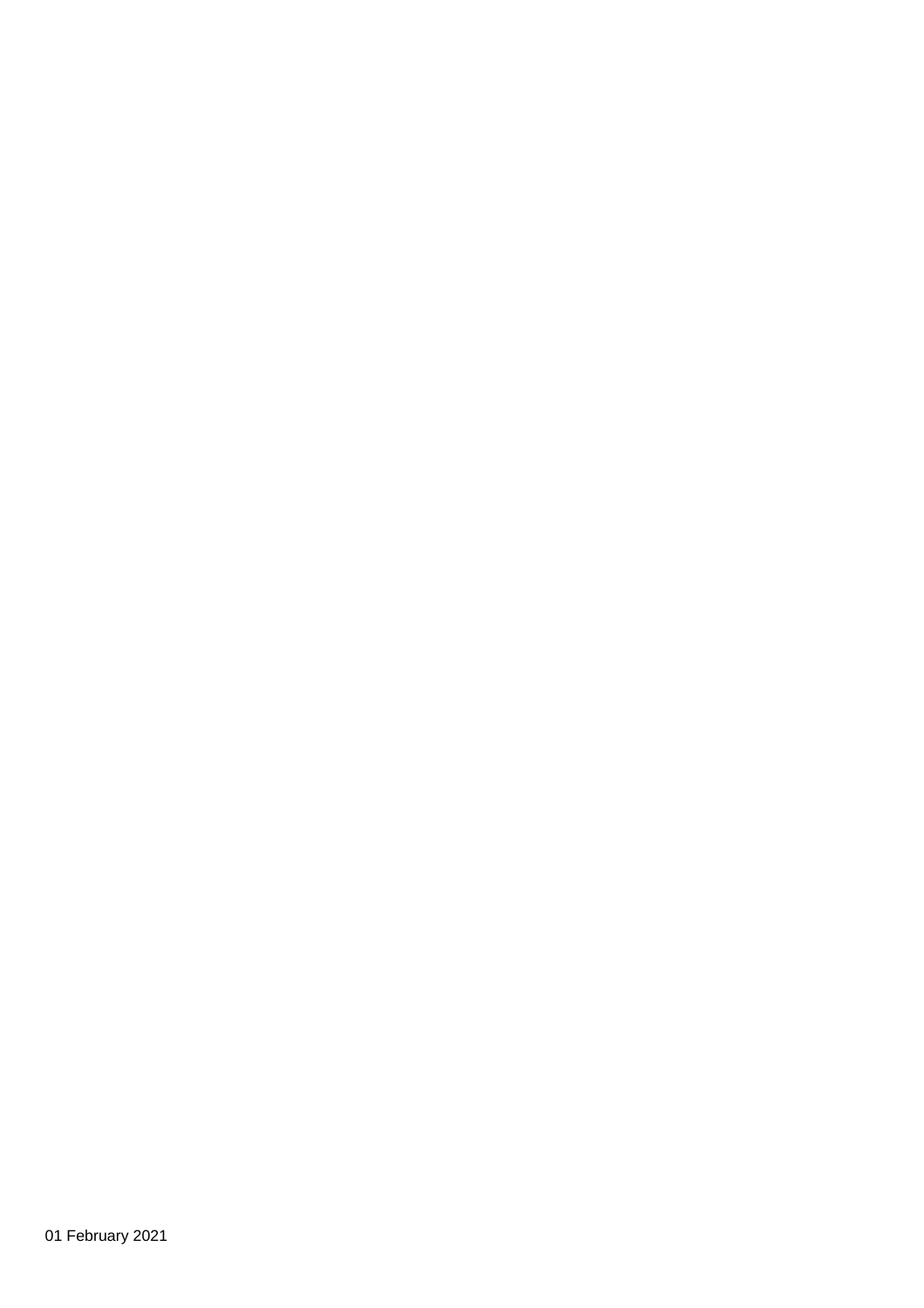# LETTERS

## A susceptibility locus for lung cancer maps to nicotinic acetylcholine receptor subunit genes on 15q25

Rayjean J. Hung $^{1,2*}$ , James D. McKay $^{1*}$ , Valerie Gaborieau $^{1}$ , Paolo Boffetta $^{1}$ , Mia Hashibe $^{1}$ , David Zaridze $^{3}$ , Anush Mukeria $^3$ , Neonilia Szeszenia-Dabrowska $^4$ , Jolanta Lissowska $^5$ , Peter Rudnai $^6$ , Eleonora Fabianova $^7$ , Dana Mates $^8$ , Vladimir Bencko $^9$ , Lenka Foretova $^{10}$ , Vladimir Janout $^{11}$ , Chu Chen $^{12}$ , Gary Goodman $^{12}$ , John K. Field $^{13}$ , Triantafillos Liloglou<sup>13</sup>, George Xinarianos<sup>13</sup>, Adrian Cassidy<sup>13</sup>, John McLaughlin<sup>14</sup>, Geoffrey Liu<sup>15</sup>, Steven Narod<sup>16</sup>, Hans E. Krokan<sup>17</sup>, Frank Skorpen<sup>17</sup>, Maiken Bratt Elvestad<sup>17</sup>, Kristian Hveem<sup>17</sup>, Lars Vatten<sup>17</sup>, Jakob Linseisen<sup>18</sup>, Françoise Clavel-Chapelon<sup>19</sup>, Paolo Vineis<sup>20,21</sup>, H. Bas Bueno-de-Mesquita<sup>22</sup>, Eiliv Lund<sup>23</sup>, Carmen Martinez<sup>24</sup>, Sheila Bingham<sup>25</sup>, Torgny Rasmuson<sup>26</sup>, Pierre Hainaut<sup>1</sup>, Elio Riboli<sup>20</sup>, Wolfgang Ahrens<sup>27</sup>, Simone Benhamou<sup>28,29</sup>, Pagona Lagiou<sup>30</sup>, Dimitrios Trichopoulos<sup>30</sup>, Ivana Holcátová<sup>31</sup>, Franco Merletti<sup>32</sup>, Kristina Kjaerheim<sup>33</sup>, Antonio Agudo<sup>34</sup>, Gary Macfarlane<sup>35</sup>, Renato Talamini<sup>36</sup>, Lorenzo Simonato<sup>37</sup>, Ray Lowry<sup>38</sup>, David I. Conway<sup>39</sup>, Ariana Znaor<sup>40</sup>, Claire Healy<sup>41</sup>, Diana Zelenika<sup>42</sup>, Anne Boland<sup>42</sup>, Marc Delepine<sup>42</sup>, Mario Foglio<sup>42</sup>, Doris Lechner<sup>42</sup> Fumihiko Matsuda<sup>42</sup>, Helene Blanche<sup>43</sup>, Ivo Gut<sup>42</sup>, Simon Heath<sup>43</sup>, Mark Lathrop<sup>42,43</sup> & Paul Brennan<sup>1</sup>

Lung cancer is the most common cause of cancer death worldwide, with over one million cases annually<sup>1</sup>. To identify genetic factors that modify disease risk, we conducted a genome-wide association study by analysing 317,139 single-nucleotide polymorphisms in 1,989 lung cancer cases and 2,625 controls from six central European countries. We identified a locus in chromosome region 15q25 that was strongly associated with lung cancer ( $P = 9 \times 10^{-10}$ ). This locus was replicated in five separate lung cancer studies comprising an additional 2,513 lung cancer cases and 4,752 controls  $(P = 5 \times 10^{-20}$  overall), and it was found to account for 14% (attributable risk) of lung cancer cases. Statistically similar risks were observed irrespective of smoking status or propensity to smoke tobacco. The association region contains several genes, including three that encode nicotinic acetylcholine receptor subunits (CHRNA5, CHRNA3 and CHRNB4). Such subunits are expressed in neurons and other tissues, in particular alveolar epithelial cells, pulmonary neuroendocrine cells and lung cancer cell lines<sup>2,3</sup>, and they bind to  $N'$ -nitrosonornicotine and potential lung carcinogens<sup>4</sup>. A non-synonymous variant of CHRNA5 that induces an amino acid substitution (D398N) at a highly conserved site in the second intracellular loop of the protein is among the markers with the strongest disease associations. Our results provide compelling evidence of a locus at 15q25 predisposing to lung cancer, and reinforce interest in nicotinic acetylcholine receptors as potential disease candidates and chemopreventative targets<sup>5</sup>.

Lung cancer is caused predominantly by tobacco smoking, with cessation of tobacco consumption being the primary method for prevention. The risk among those who quit smoking remains elevated (although less than those who continue to smoke), and former smokers make up an increasing proportion of lung cancer patients in countries where tobacco consumption has declined<sup>6,7</sup>. Treatment strategies are of limited efficacy, with an overall 5-year survival rate of about 15%<sup>8</sup>. Lung cancer has an important heritable component<sup>9</sup>, and identifying genes that are involved may suggest chemoprevention targets or allow for identification of groups at high risk. Despite a large number of studies including both sporadic and multi-case families, success in identifying genes that cause lung cancer has been extremely limited.

The availability of tagging single-nucleotide polymorphism (SNP) panels across the whole genome allows for efficient and comprehensive analysis of common genomic variation to be conducted without a priori hypotheses based on gene function or disease pathways. They

*\**These authors contributed equally to this work. <sup>1</sup>International Agency for Research on Cancer (IARC), Lyon 69008, France. <sup>2</sup>School of Public Health, University of California at Berkeley, Berkeley, California 94720, USA. <sup>3</sup>Institute of Carcinogenesis, Cancer Research Centre, Moscow 115478, Russia. <sup>4</sup>Department of Epidemiology, Institute of Occupational Medicine, Lodz 90950, Poland. <sup>5</sup>M. Sklodowska-Curie Memorial Cancer Center and Institute of Oncology, Warsaw 02781, Poland. <sup>6</sup>National Institute of Environmental Health, Budapest 1097, Hungary. <sup>7</sup>Specialized Institute of Hygiene<br>and Epidemiology, Banska Bystrica 97556, Sl Hygiene and Epidemiology, Prague 2 12800, Czech Republic. <sup>10</sup>Department of Cancer Epidemiology and Genetics, Masaryk Memorial Cancer Institute, Brno 65653, Czech Republic.<br><sup>11</sup>Palacky University, Olomouc 77515, Czech Repu Technology, Trondheim 7489, Norway. <sup>18</sup>Division of Cancer Epidemiology, German Cancer Research Centre (DKFZ), Heidelberg 69120, Germany. <sup>19</sup>INSERM ERI20, Institut Gustave<br>Roussy, Villejuif 94805, France. <sup>20</sup>Department o University of Cambridge, Department of Public Health and Primary Care and MRC Dunn Human Nutrition Unit, Cambridge CB2 0XY, UK. <sup>26</sup>Department of Radiation Sciences, Oncology, Umea University, Umea 90187, Sweden. <sup>27</sup>Epidemiological Methods and Etiologic Research, Bremen Institute for Prevention Research and Social Medicine, Bremen 28359,<br>Germany. <sup>28</sup>INSERM U794, Fondation Jean Dausse Epidemiology, University of Athens School of Medicine, Athens 11527, Greece, and Department of Epidemiology, Harvard School of Public Health, Boston, Massachusetts 02115, USA.<br><sup>31</sup>Institute of Hygiene and Epidemiology, Pra Environmental Medicine and Public Health, University of Padua, Padua 35131, Italy. 38University of Newcastle Dental School, Newcastle NE2 4BW, UK. 39University of Glasgow Dental School, Glasgow G2 3JZ, UK. <sup>40</sup>Croatian National Cancer Registry, National Institute of Public Health, Zagreb 10000, Croatia. <sup>41</sup>Trinity College School of Dental Science, Dublin 2,<br>Ireland. <sup>42</sup>Centre National de Genotyp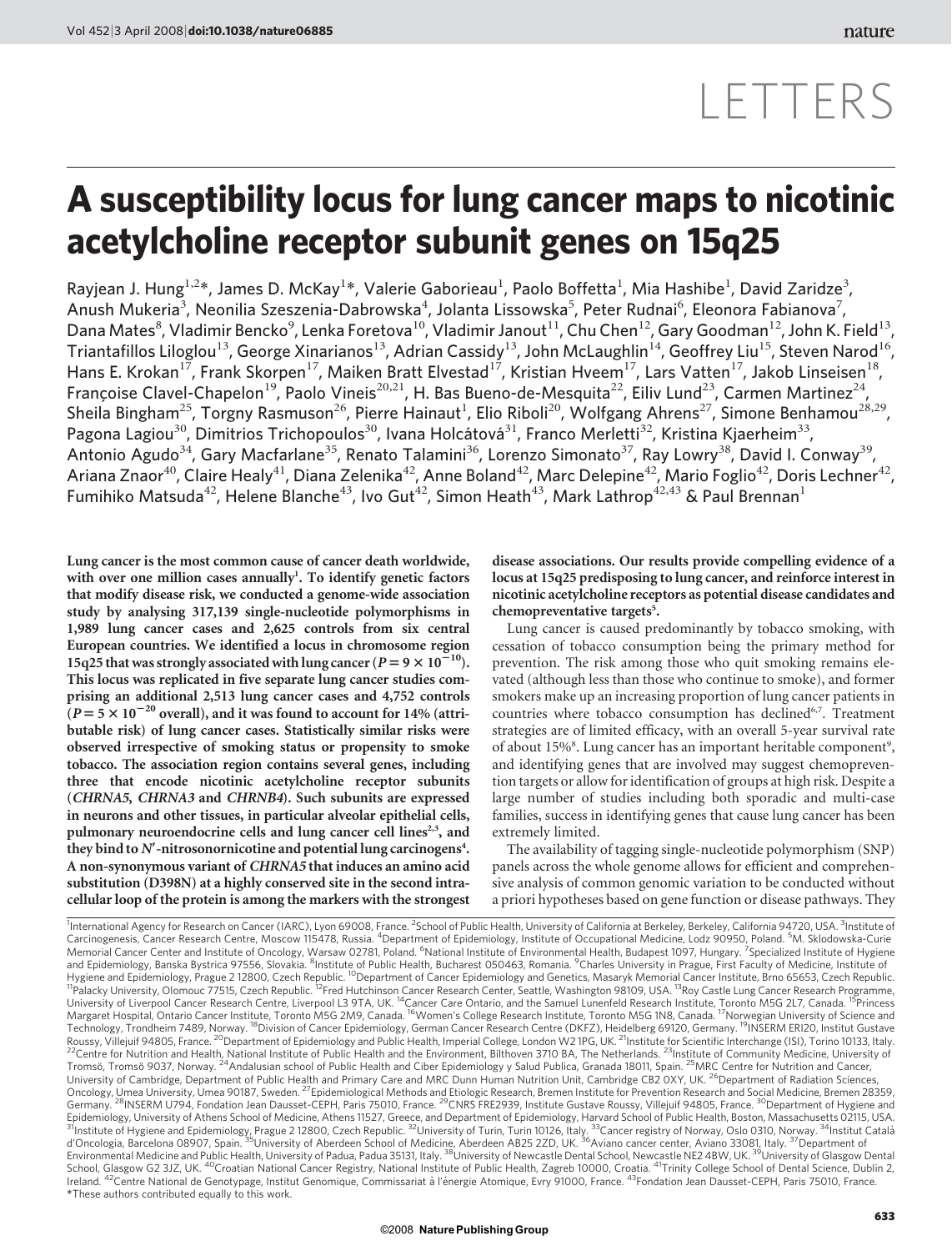require very large series of cases and controls to ensure adequate statistical power, and multiple subsequent studies to confirm the initial findings. We conducted a genome-wide association study of lung cancer using the Illumina Sentrix HumanHap300 BeadChip containing 317,139 SNPs and estimated to tag approximately 80% of common genomic variation<sup>10</sup>. We initially genotyped 1,989 cases and 2,625 controls from the International Agency for Research on Cancer (IARC) central Europe lung cancer study. This was conducted in six countries between 1998 and 2002 and each centre followed an identical protocol to recruit newly diagnosed cases of primary lung cancer, as well as a comparable group of population or hospital controls (Supplementary Methods). We excluded samples that failed one of several quality control criteria (Supplementary Methods) or because they showed evidence of admixture with Asian ethnicity (Supplementary Fig. 1); we also excluded 7,116 problematic SNPs. This resulted in a comparison of 310,023 SNPs between 1,926 cases and 2,522 controls.

We analysed each SNP individually by calculating P-values for trend in a logistic regression model and incorporating additional parameters including country, age and sex (Supplementary Methods). The distribution of the bottom 90% of P-values was similar to the expected distribution, and the genomic control parameter was 1.03, implying that there was no systematic increase in false-positive findings owing to population stratification or any other form of bias (Fig. 1a). However, there was a marked deviation between the observed and expected P-values among the top 10% (Fig. 1b). In particular, two SNPs on chromosome 15q25, rs1051730 and rs8034191, were strongly associated with disease  $(P = 5 \times 10^{-9}$  and  $P = 9 \times 10^{-10}$ , respectively), exceeding the genome-wide significance level of  $P = 5 \times 10^{-7}$  (Fig. 1c). Further analysis incorporating adjustment by principal components indicated that population stratification was unlikely to account for this observation (Supplementary Methods).

The odds ratio (OR) and 95% confidence interval (CI) for carrying one copy of the most significant marker (rs8034191), adjusted by age, sex and country, was 1.27 (1.11–1.44) and for carrying two copies of the allele was 1.80 (1.49–2.18); the allelic OR was 1.32 (1.21–1.45). When the data were analysed separately by country of origin, we found a significant association in all countries except Romania, which had the smallest sample numbers, although the trend in Romania was similar and the association was significant under a



Figure 1 | Genome-wide association results in the central Europe study. a–c, Quantile–quantile plot for bottom 90% of P-values (a) and top 10% of P-values (b), as well as scatter plot (c) of P-values in  $-\log$  scale from the trend test for 310,023 genotyped variants comparing 1,926 lung cancer cases and 2,522 controls.

dominant model (data not shown). There was no evidence of heterogeneity by country of origin ( $P = 0.58$ ). Further adjustment was undertaken for various tobacco-related variables including duration of smoking, pack years (average number of cigarette packs per day multiplied by years of smoking) and age at onset of smoking. Adjustment by duration of smoking provided the best-fitting model to account for tobacco use based on the Akaike's information criteria (Supplementary Methods), although the adjusted estimates with duration of smoking (allelic  $OR = 1.28$  (1.16–1.42)) were similar to the estimates adjusted by age, sex and country only.

We investigated further the association by genotyping 34 additional 15q25 markers that were selected as follows. First, we used an imputation method (see [http://www.sph.umich.edu/csg/abecasis/](http://www.sph.umich.edu/csg/abecasis/MACH/index.html) [MACH/index.html\)](http://www.sph.umich.edu/csg/abecasis/MACH/index.html) to identify additional genetic variants from the Centre d'Etude du Polymorphism Humain Utah (CEU) HapMap data that are likely to have a strong disease association, but are not present in the HumanHap300 panel. We attempted genotyping of SNPs from the 15q25 region with an association P-value of the imputed data of  $<$  10<sup>-6</sup>. Second, we included SNPs of CHRNA5 and CHRNA3 that had been included in a previous study of these genes in nicotine dependence<sup>11</sup>. Third, we attempted genotyping of all non-synonymous SNPs in dbSNP from the six genes within or near the association region. The results for all markers tested in the 15q25 region, including those in the HumanHap300 panel, are shown in Supplementary Table 1. Twenty-three of the additional genotyped markers showed evidence of association exceeding the genome-wide significance level of  $5 \times 10^{-7}$  (Fig. 2). These span more than 182 kilobases (kb) but are in strong linkage disequilibrium (pairwise  $D' > 0.8$  and  $r^2 > 0.6$ ) with two predominant haplotypes accounting for more than 85% of the haplotypes in patients and controls (Supplementary Table 2).

To confirm our findings we genotyped rs8034191 and rs16969968 (where rs16969968 is a second variant with a strong disease association) in five further independent studies of lung cancer: the European Prospective Investigation in Cancer and Nutrition (EPIC) cohort study (781 cases and 1,578 controls), the Beta-Carotene and Retinol Efficacy Trial (CARET) cohort study (764 cases and 1,515 controls), the Health Study of Nord-Trøndelag (HUNT) and Tromsø cohort studies (235 cases and 392 controls), the Liverpool lung cancer case-control study (403 cases and 814 controls), and the Toronto lung cancer case-control study (330 cases and 453 controls) (Supplementary Methods). We observed an increased risk for both heterozygous and homozygous variants of rs8034191 in all five replication samples (Table 1), with no evidence of any statistical heterogeneity between studies. After pooling across all six studies, the ORs (95% CI) were 1.21 (1.11–1.31) and 1.77 (1.58–2.00) for heterozygous and homozygous carriers, respectively, the allelic OR was 1.30 (1.23–1.37), and the P-value for trend was  $5 \times 10^{-20}$ . Further adjustment for duration of tobacco smoking did not alter the estimates: allelic  $OR = 1.30$  (1.22–1.40). The genotypespecific model that estimated the OR for heterozygous and homozygous carriers separately was a significantly better fit than the model estimating the allelic OR ( $P = 0.025$ ), suggesting a potential recessive effect.

The prevalence of the variant allele was 34%, resulting in 66% of the control participants carrying at least one copy, and the percentage of lung cancer explained by carrying at least one allele (that is, the population attributable risk) was 15% in the combined data set. We obtained a similar attributable risk in the central European study (16%) and in the replication studies (14%). The second variant with strong disease association (rs16969968) that was genotyped in the five replication studies gave very similar results, as expected from the strong linkage disequilibrium ( $D' = 1.00$ ,  $r^2 = 0.92$ ) among the diseaseassociated markers (allelic OR = 1.30 (1.23–1.38);  $P = 1 \times 10^{-20}$ ).

The large number of patients in the combined data set allowed us to examine the association in different smoking categories and with respect to different histological subtypes (Supplementary Table 3 and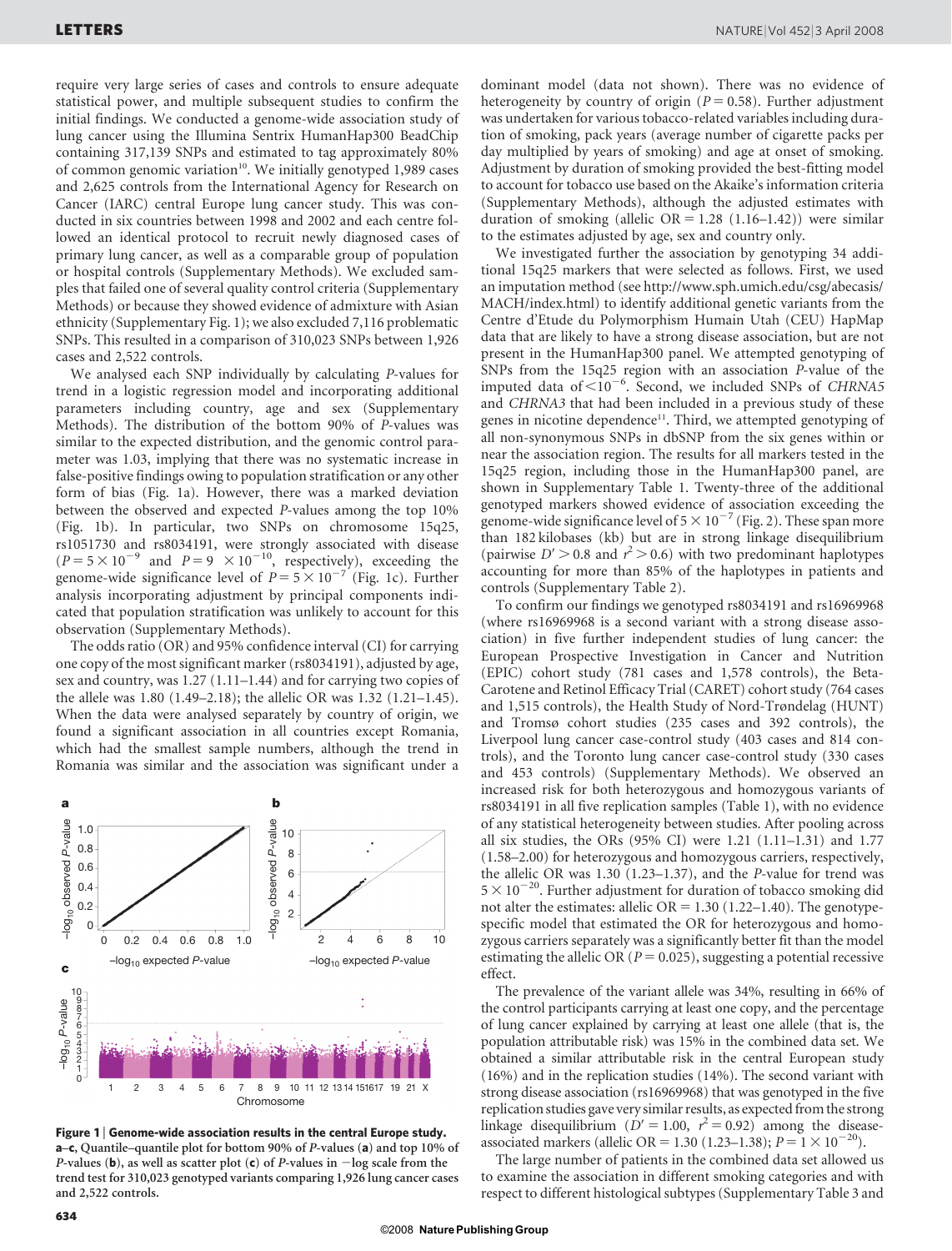

Figure 2 <sup>|</sup> Lung cancer area of interest across 15q25. a, P-values for SNPs genotyped in the 15q25 region (76.4–76.8 Mb). The dotted line indicates the genome-wide threshold of  $P < 5 \times 10^{-7}$ . Points labelled with rs numbers have a  $P$   $<$  1  $\times$  10  $^{-9}$ . Points in red are genotyped in the 317K Illumina panel; points in blue indicate additional genotyped SNPs (Taqman). b, Positions of

Supplementary Discussion). Increased risks were seen for former smokers ( $P = 4 \times 10^{-7}$ ) and current smokers ( $P = 3 \times 10^{-10}$ ), as well as a potential increased risk for people who had never smoked  $(P = 0.013)$ . No appreciable variation of the risk was found across the main histological subtypes of lung cancer. We observed a similar risk after stratifying by age at diagnosis, and a slightly greater risk for women compared to men  $(P = 0.06)$  (Supplementary Table 3). Analysis of the susceptibility locus in additional lung cancer studies would be desirable to obtain further information on these patterns of risk, particularly with respect to smoking status, cumulative cigarette consumption, age and sex. Notably, the risk haplotype is rare in Asian (Japanese and Chinese) and not observed in African (Yoruba) data in the HapMap database<sup>12</sup> and many of the risk alleles have markedly varied allele frequencies in different populations (Supplementary Table 1). Thus, future examination of the association of these markers with lung cancer in different populations might contribute to refined mapping of the locus.

the six known genes. c, Pairwise  $r^2$  estimates for 46 common SNPs from 76.49 Mb to 76.73 Mb in controls from the central Europe IARC study, with increasing shades of grey indicating higher  $r^2$  values. The majority of pairwise  $D'$  estimates for these SNPs exceed 0.8.

We further investigated whether the locus was associated with cancers of the head and neck including those of the oral cavity, larynx, pharynx and oesophagus. We analysed rs8034191 in two separate studies of head and neck cancer conducted in Europe, the first being conducted in five countries of central Europe and overlapping with the lung cancer controls from five of the six countries included in the present genome-wide association study (726 cases and 694 controls), and the second study being conducted in eight countries of Europe (the ARCAGE study) and including 1,536 cases and 1,443 controls. We observed no effect in either of the two studies separately or combined or in any of the cancer subgroups (Supplementary Fig. 2), implying that this association was specific for lung cancer. Similar results were also observed for rs16969968 (data not shown).

The disease-associated markers span six known genes, including the nicotinic acetylcholine receptor subunits CHRNA5, CHRNA3 and CHRNB4, the IREB2 iron-sensing response element, PSMA4, which is implicated in DNA repair, and LOC123688, a gene of

|  | Table 1 Lung cancer risk and rs8034191 genotype |  |  |  |
|--|-------------------------------------------------|--|--|--|
|--|-------------------------------------------------|--|--|--|

|                |                    |           | T/C versus T/T<br>genotype |               | C/C versus T/T<br>genotype |               | Co-dominant model |               |                     |                 |
|----------------|--------------------|-----------|----------------------------|---------------|----------------------------|---------------|-------------------|---------------|---------------------|-----------------|
|                | $\textsf{Cases}^*$ | Controls* | <b>OR</b>                  | 95% CI        | OR                         | 95% CI        | <b>OR</b>         | 95% CI        | P-values            | P-heterogeneity |
| Overall        | 4.435              | 7.272     | 1.21                       | $1.11 - 1.31$ | 1.77                       | $1.58 - 2.00$ | 1.30              | $1.23 - 1.37$ | $5 \times 10^{-20}$ |                 |
| By study       |                    |           |                            |               |                            |               |                   |               |                     | 0.951           |
| Central Europe | 1,922              | 2.520     | 1.27                       | $1.11 - 1.44$ | 1.80                       | $1.49 - 2.18$ | 1.32              | $1.21 - 1.45$ | $9 \times 10^{-10}$ |                 |
| Toronto        | 330                | 453       | 1.20                       | $0.85 - 1.68$ | 1.84                       | $1.14 - 2.97$ | 1.32              | $1.05 - 1.65$ | 0.017               |                 |
| EPIC           | 781                | 1,578     | 1.18                       | $0.97 - 1.43$ | 1.68                       | $1.29 - 2.19$ | 1.27              | $1.12 - 1.44$ | $2 \times 10^{-4}$  |                 |
| CARET          | 764                | 1,515     | 1.31                       | $1.08 - 1.58$ | 1.77                       | $1.34 - 2.34$ | 1.33              | $1.16 - 1.51$ | $2 \times 10^{-5}$  |                 |
| Liverpool      | 403                | 814       | 1.04                       | $0.80 - 1.34$ | 1.65                       | $1.11 - 2.44$ | 1.20              | $1.00 - 1.44$ | 0.047               |                 |
| HUNT/Tromsö    | 235                | 392       | 1.09                       | $0.77 - 1.54$ | 2.02                       | $1.21 - 3.37$ | 1.32              | $1.04 - 1.68$ | 0.022               |                 |

Odds ratio (OR) and 95% confidence interval (CI) for lung cancer comparing heterozygous (T/C) and homozygous (C/C) genotypes of rs8034191 to homozygous (T/T) genotype, overall and separately for each of the six studies. ORs are standardized by age, sex and country. P-values are derived from the co-dominant model. \* Subjects with valid call for rs8034191.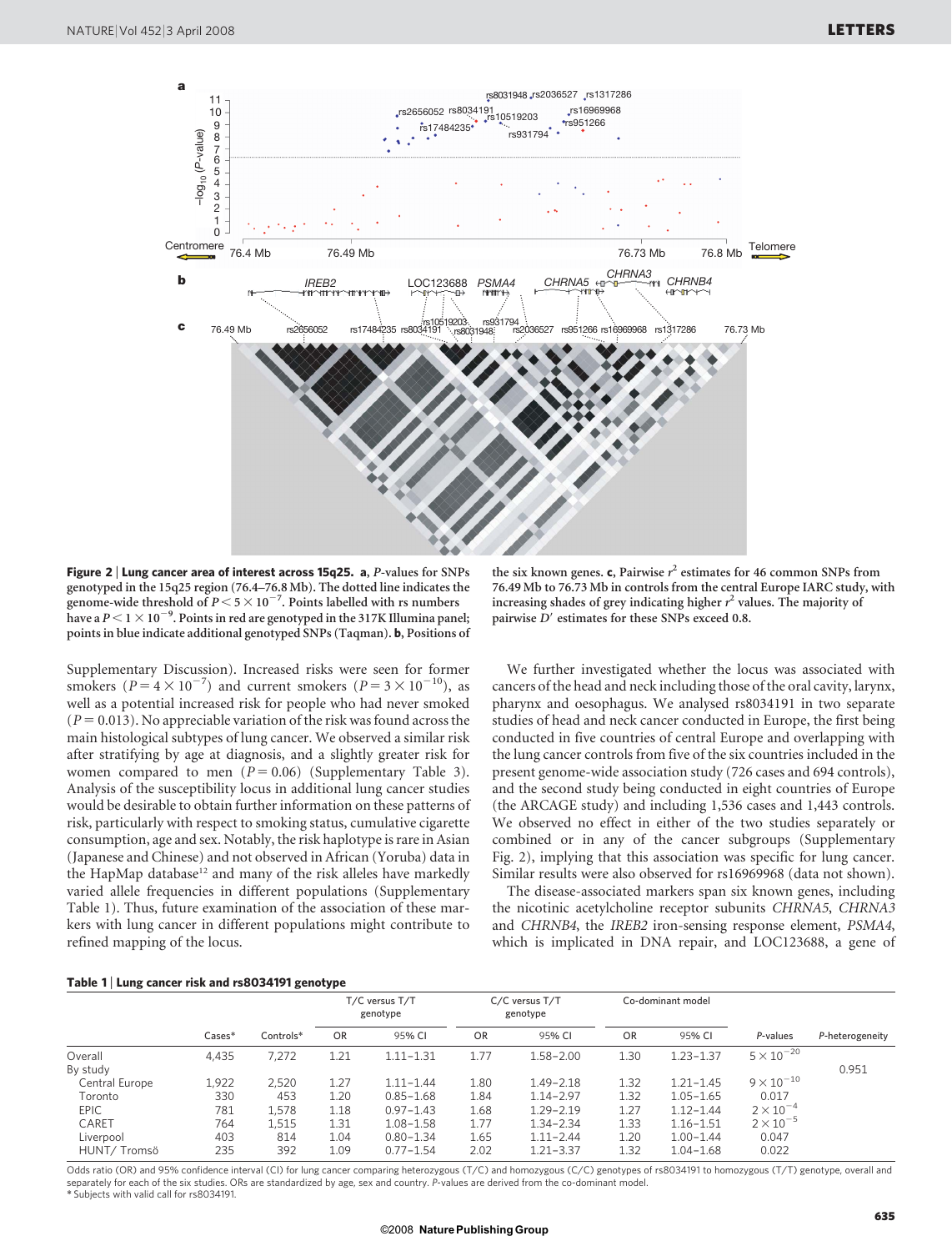unknown function (Fig. 2). It is not possible to identify likely causal alleles or genes based on the differences in the strength of the statistical association because of the strong linkage disequilibrium. However, the nicotinic acetylcholine receptor subunits are strong candidate genes. CHRNA5 was the only gene found to contain a non-synonymous variant (rs16969968 in exon 5) with strong disease association ( $P = 3 \times 10^{-9}$ ). CHRNA3 contained a synonymous variant in exon 5 (rs1051730) that was also strongly associated with disease ( $P = 5 \times 10^{-9}$ ); the  $r^2$  between these two variants being 0.99. Although the other markers with a strong disease association either resided in introns or were inter-genic, we cannot exclude the possibility that they could have a biological effect on one or more of the genes from the region. However, other lines of evidence support a possible role for the nicotinic acetylcholine receptor subunit genes.

Nicotinic acetylcholine receptor subunit genes code for proteins that form receptors present in neuronal and other tissues, in particular alveolar epithelial cells, pulmonary neuroendocrine cells, and lung cancer cell lines<sup>2,3</sup>, and they bind to nicotine and nicotine derivatives including N'-nitrosonornicotine. An association of CHRNA3 and  $CHRNA5$  variants with nicotine dependence has been reported<sup>11,13</sup>. The associated markers include the non-synonymous CHRNA5 SNP, rs16969968, which is one of our markers of lung cancer risk. This SNP introduces a substitution of aspartic acid (D) to asparagine (N) at amino acid position 398 (D398N) of the CHRNA5 protein, located in the central part of the second intracellular loop. Although the function of the second intracellular loop and the possible biological consequences of the D398N alteration remain to be elucidated, this amino acid is highly conserved across species, suggesting that it could have functional importance (Supplementary Fig. 3). A T529A substitution in the second intracellular loop of  $\alpha$ 4 nAchR, another nicotinic acetylcholine receptor subunit, is known to lead to altered responses to nicotine exposure in the mouse $14$ .

Within the ARCAGE study (see above), all participants were asked a series of questions relating to tobacco addiction based on the Fagerstrom tolerance questionnaire<sup>15</sup>, and we used these to examine whether the chromosome 15q25 locus might be implicated in lung cancer through involvement in tobacco dependence. Two of these questions ('time to first cigarette' and 'numbers of cigarettes per day') have been shown to be particularly strongly associated with nicotine dependence, and responses to both questions result in a 'heaviness of smoking index (HSI)' with a score of between 0 and 6 (ref. 16). We did not observe an association in the ARCAGE controls between rs16969968 and any of the individual Fagerstrom indices of nicotine addiction, or when comparing controls with a HSI of 0 to those with a HSI of 3 or more (Supplementary Table 4). Almost identical patterns were observed for rs8034191 (data not shown). Thus, our data do not support an important role for the locus in nicotine addiction. However, a previous study of a large number of candidate gene markers (4,309 SNPs) identified a possible association between rs16969968 and addiction (uncorrected P-value =  $6.4 \times 10^{-4}$ ) using contrasting extreme phenotypes as measured by the Fagerstrom test for nicotine dependence (FTND)<sup>11</sup>. A second study also identified an association between variants in the region of chromosome 15q25 and numbers of cigarettes smoked per day, although it did not assess directly rs1696996813. The FTND and HSI measures of nicotine dependence are highly correlated together, and with cigarettes per day<sup>17</sup>, and additional studies to clarify the relationship between chromosome 15q25 variants and tobacco dependence are warranted in light of these results.

Our observation of an increased risk with the chromosome 15q25 locus and lung cancer in non-smokers, as well as the lack of an association with smoking-related head and neck cancers, would indicate that the disease mechanism with lung cancer is unlikely to be explained by an association with tobacco addiction. Independent biological data also suggest that nicotinic acetylcholine receptors could be involved in lung cancer through other mechanisms. It has been suggested that  $N'$ -nitrosonornicotine and nitrosamines may

facilitate neoplastic transformation by stimulating angiogenesis and tumour growth mediated through their interaction with nicotinic acetylcholine receptors<sup>18–20</sup>. The expression of these receptors can also be inhibited by nicotine receptor antagonists, which, if confirmed to be involved in disease aetiology through such a mechanism, implies possible chemoprevention opportunities for lung cancer<sup>5</sup>.

No markers outside of those on chromosome 15q25 exceeded the genome-wide significance level for association with lung cancer, although a further 29 had a significance level of  $P \le 5 \times 10^{-5}$ (Supplementary Table 5). Although most were isolated markers, ten were found to be clustered in a segment of approximately 1 megabase (Mb) on chromosome 6p (28.5–29.5 Mb) within an extended region of high linkage disequilibrium around the major histocompatibility complex. Genotyping of the most significant SNP from the 6p region (rs4324798) in the other five studies provided independent evidence of association ( $P = 4 \times 10^{-3}$ ). In the combined data set, the trend test reached genome-wide significance  $(P = 4 \times 10^{-7})$ ; see Supplementary Fig. 4). The region contains up to 20 documented genes and identification of causal variants is complicated by strong linkage disequilibrium between variants within neighbouring human leukocyte antigen (HLA) and non-HLA genes<sup>21</sup>. Further analyses in multiple diverse populations will be required to confirm this locus and to identify additional lung cancer susceptibility variants. To aid in this, we have made our genome-wide association results available through a publicly accessible website (<http://www.ceph.fr/cancer>).

#### METHODS SUMMARY

A detailed description of the component studies can be found in the Supplementary Methods. The genotyping of the IARC central Europe study was conducted using Illumina Sentrix HumanHap300 BeadChip. We excluded variants with a call rate of less than 95% or whose allele distributions deviated strongly from Hardy–Weinberg equilibrium among controls. We also excluded subjects with a completion rate less than 90% or whose reported sex did not match with the inferred sex based on the heterozygosity rate from the X chromosomes. Unexpected duplicates and unexpected first-degree relatives were also excluded from the analysis. Additional quality control measures were applied as described in the Supplementary Methods. Population outliers were detected using STRUCTURE<sup>22</sup> with HapMap subjects as internal controls, and were subsequently excluded from the analysis. Additional analyses for population stratification were undertaken with EIGENSTRAT<sup>23</sup>. Odds ratios (OR) and 95% confidence intervals (CI) were calculated using multivariate unconditional logistic regression models. CEU HapMap SNPs were imputed using MACH ([http://www.sph.umich.edu/csg/abecasis/MACH/index.html\)](http://www.sph.umich.edu/csg/abecasis/MACH/index.html). Genotyping of additional markers was undertaken with Taqman or Amplifluor assays. Genotyping for all five replication studies was conducted for rs8034191 and rs16969968, and effect estimates from all six lung cancer studies were combined using a fixed-effect model. All P-values are two-sided.

#### Received 30 November 2007; accepted 7 March 2008.

- Ferlay, J., Bray, F., Pisani, P. & Parkin, M. GLOBOCAN 2002. IARC CancerBase No 5, version 2.0 (IARC, Lyon, 2004).
- 2. Minna, J. D. Nicotine exposure and bronchial epithelial cell nicotinic acetylcholine receptor expression in the pathogenesis of lung cancer. J. Clin. Invest. 111, 31–33 (2003).
- Wang, Y. et al. Human bronchial epithelial and endothelial cells express  $\alpha$ 7 nicotinic acetylcholine receptors. Mol. Pharmacol. 60, 1201–1209 (2001).
- 4. Schuller, H. M. Nitrosamines as nicotinic receptor ligands. Life Sci. 80, 2274–2280 (2007).
- Russo, P., Catassi, A., Cesario, A. & Servent, D. Development of novel therapeutic strategies for lung cancer: targeting the cholinergic system. Curr. Med. Chem. 13, 3493–3512 (2006).
- International Agency for Research on Cancer. Reversal of risk after quitting smoking. IARC Handbooks of Cancer Prevention Vol. 11, 15–27 (IARC, Lyon, 2007).
- 7. International Agency for Research on Cancer. Tobacco smoke and involuntary smoking. IARC Monographs Vol. 83, 33–47 (IARC, Lyon, 2004).
- 8. Coleman, M. P. et al. EUROCARE Working Group. EUROCARE-3 summary: cancer survival in Europe at the end of the 20th century. Ann. Oncol. 14 (suppl. 5), v128–v149 (2003).
- 9. Matakidou, A., Eisen, T. & Houlston, R. S. Systematic review of the relationship between family history and lung cancer risk. Br. J. Cancer 93, 825–833 (2005).
- Barrett, J. C. & Cardon, L. R. Evaluating coverage of genome-wide association studies. Nature Genet. 38, 659–662 (2006).